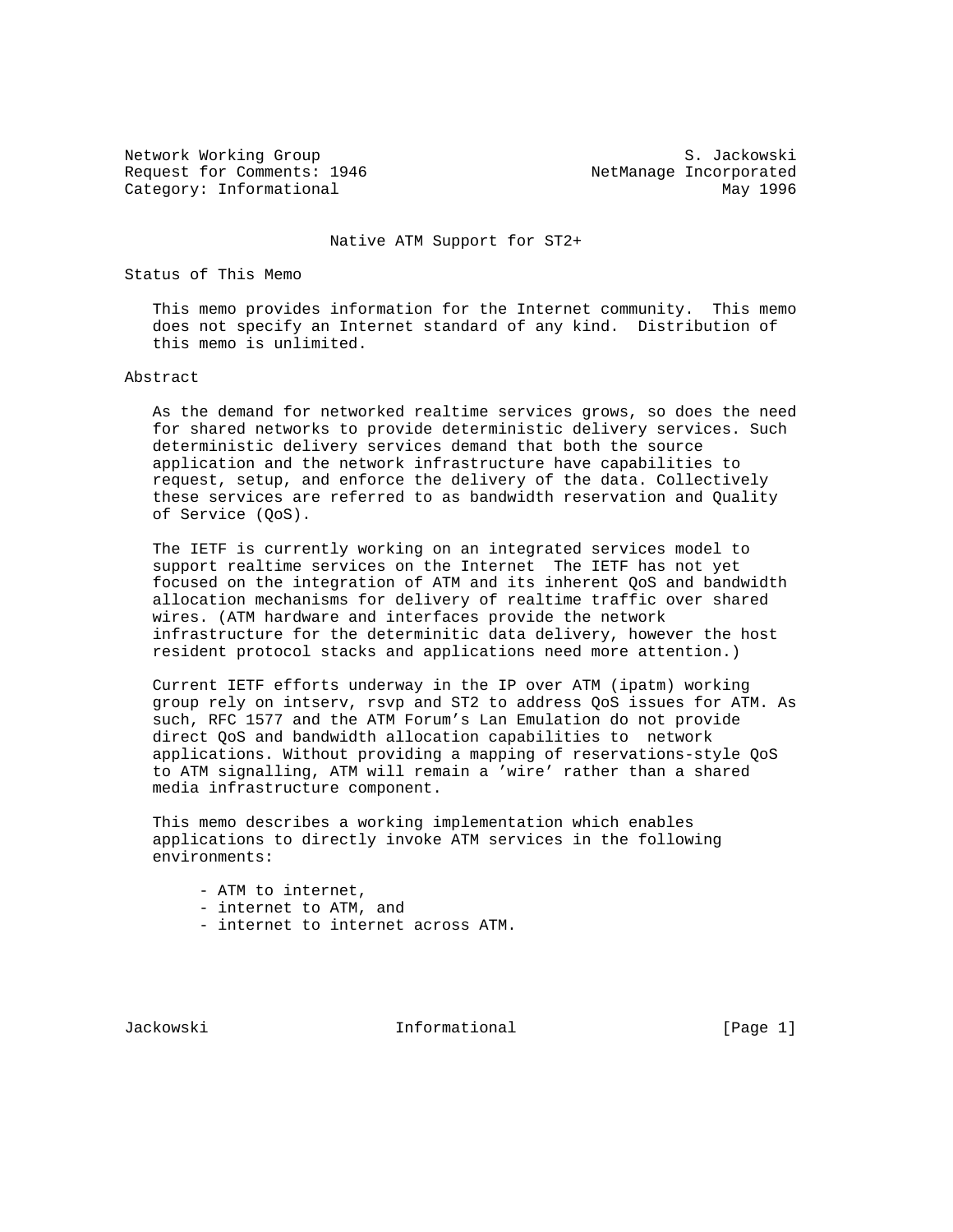# Table of Contents

| 1.0  |                                                           |
|------|-----------------------------------------------------------|
| 2.0  |                                                           |
| 3.0  | Implementation Issues for Reservations over ATM 6         |
| 3.1  |                                                           |
| 3.2  |                                                           |
| 3.3  |                                                           |
| 3.4  | Receiver Initiated JOIN Requests to Multicast Groups8     |
| 3.5  |                                                           |
| 3.6  |                                                           |
| 4.0  |                                                           |
| 4.1  | Embedded Reservation Signalling within Q.293110           |
| 4.2  | In-Band Reservation Signalling11                          |
| 4.3  | Dedicated Virtual Circuits for Reservation Signalling12   |
| 4.4  | Reservation Signalling via IP over ATM or LAN Emulation13 |
| 4.5  | Summary of Reservation Signalling Options14               |
| 5.0  | Mapping Reservation QoS to ATM QoS15                      |
| 5.1  |                                                           |
| 5.2  |                                                           |
| 5.3  | Maximum End to End Transit Delay17                        |
| 5.4  |                                                           |
| 5.5  |                                                           |
| 5.6  | Accumulated Delay Variance (jitter)18                     |
| 6.0  |                                                           |
| 7.0  | Implementation Considerations and Conclusions19           |
| 8.0  |                                                           |
| 9.0  |                                                           |
| 10.0 |                                                           |

## 1.0 Introduction

 The ATM Forum and the IETF seem to approach ATM networking differently.

 The ATM forum appeaars to believe that host systems require no protocols beyond OSI layer 2 to deal with ATM. They define a layer 2 API and Q.2931 signaling for all new applications.

 LAN Emulation, a mechanism to make the ATM interface appear to be a LAN/internet, is intended to support 'legacy' network applications. LAN emulation does not provide applications any visibility of the ATM features, nor does it provide a mechanism to allow applications to request specific ATM services. With LAN Emulation, application traffic shares virtual circuits with no policing or guarantees of service. LAN Emulation simply extends LAN characteristics to ATM.

Jackowski Informational [Page 2]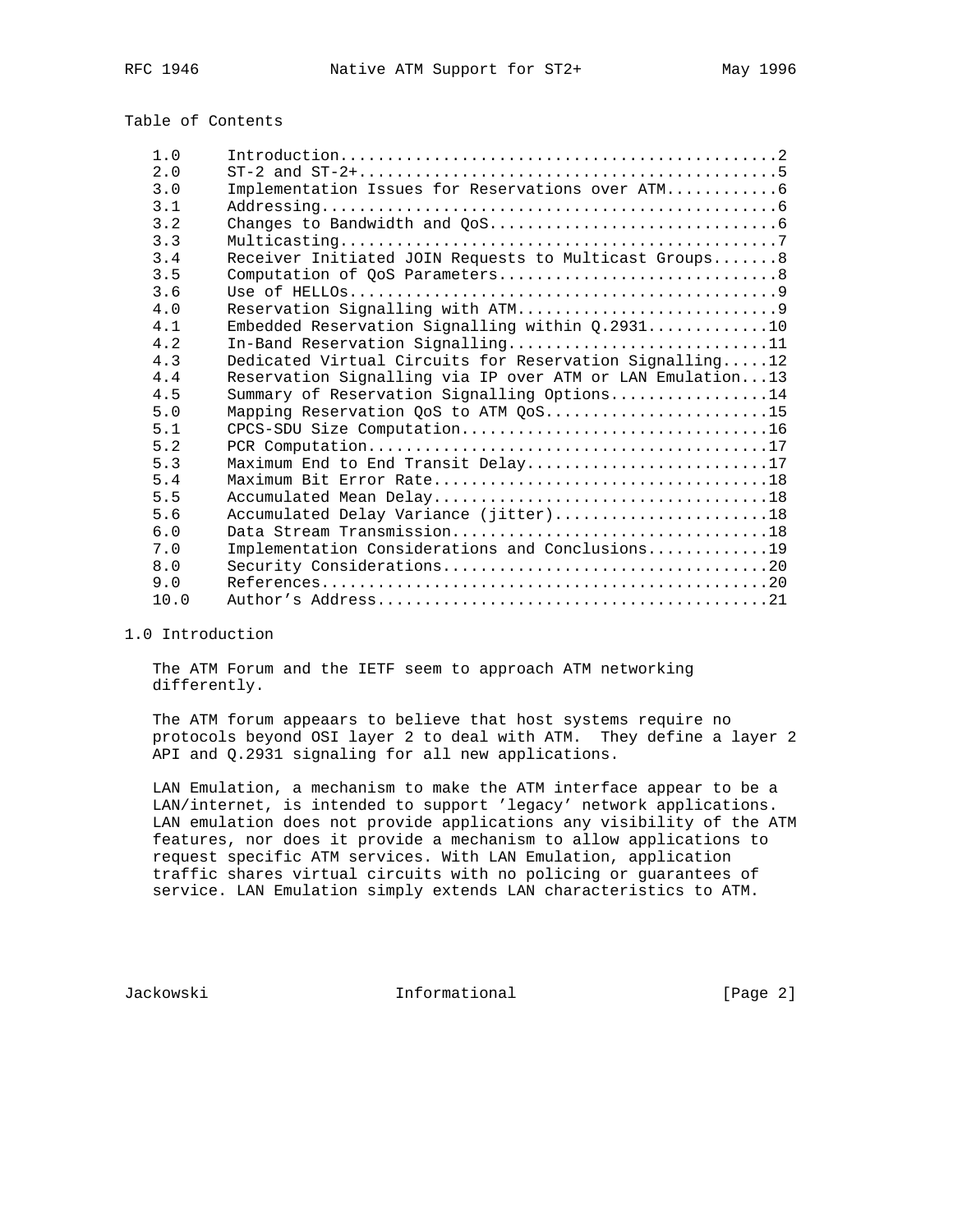Thus far, the IETF, through RFC 1577[1] treats an ATM network as a wire. The ipatm working group has explicitly left issues of specific QoS handling out of their specifications and working documents. Current approaches do not give the application access to individual virtualcircuits and their associated guaranteed bandwidth and QoS. Instead, all IP traffic between two hosts shares virtual circuits with no granularity assigned to application-specific traffic or QoS requirements.

 Thus, neither LAN Emulation nor RFC 1577 (IP over ATM) uses the features of ATM that make it a unique and desirable technology. RFC 1821 (Integration of Realtime Services in an IP-ATM Network Architecture) [2] raises many of the issues associated with current IETF efforts towards integrating ATM into the Internet, but it does not propose any solutions.

 This document offers a framework for provision of native ATM circuits for applications which require bandwidth guarantees and QoS. It identifies the requirements of a native ATM protocol which is complementary to standard IP and describes one working implementation.

 This document recognizes the fact that it is critical that such a native ATM protocol is consistent in the four topologies described in [2]:

- Communication across an ATM-only network between two hosts directly connected to the ATM network,<br>Communication between ATM connected be
- Communication between ATM connected hosts which involves some non-ATM subnets,<br>
communication beh
- Communication between a host on a non-ATM subnet and a host directly connected to ATM,<br>  $\begin{array}{ccc} \n\bullet & \text{Gamma} & \text{Pertagon} & \text{total} \\
\bullet & \text{Gamma} & \text{Pertagon} & \text{total} \\
\end{array}$
- Communication between two hosts, neither of which has a direct ATM connection, but which may make use of one or more ATM networks for some part of the path.

 That is, to the host systems, the underlying type of network remains transparent even when QoS is involved in internet, ATM, and mixed networking environments. To make this consistency possible, the 'native ATM' protocol must also be:

- \* Multicast capable, to optimize transmission overhead and support ATM multipoint facilities,
- \* Routable, to enable transmissions across subnets and internets,<br>
and  $\frac{1}{2}$
- QoS knowledgeable, to take advantage of ATM QoS facilities,
- \* Capable of Bandwidth/QoS Reservation to allocate proper facilities for application traffic as it travels across

Jackowski **Informational Informational** [Page 3]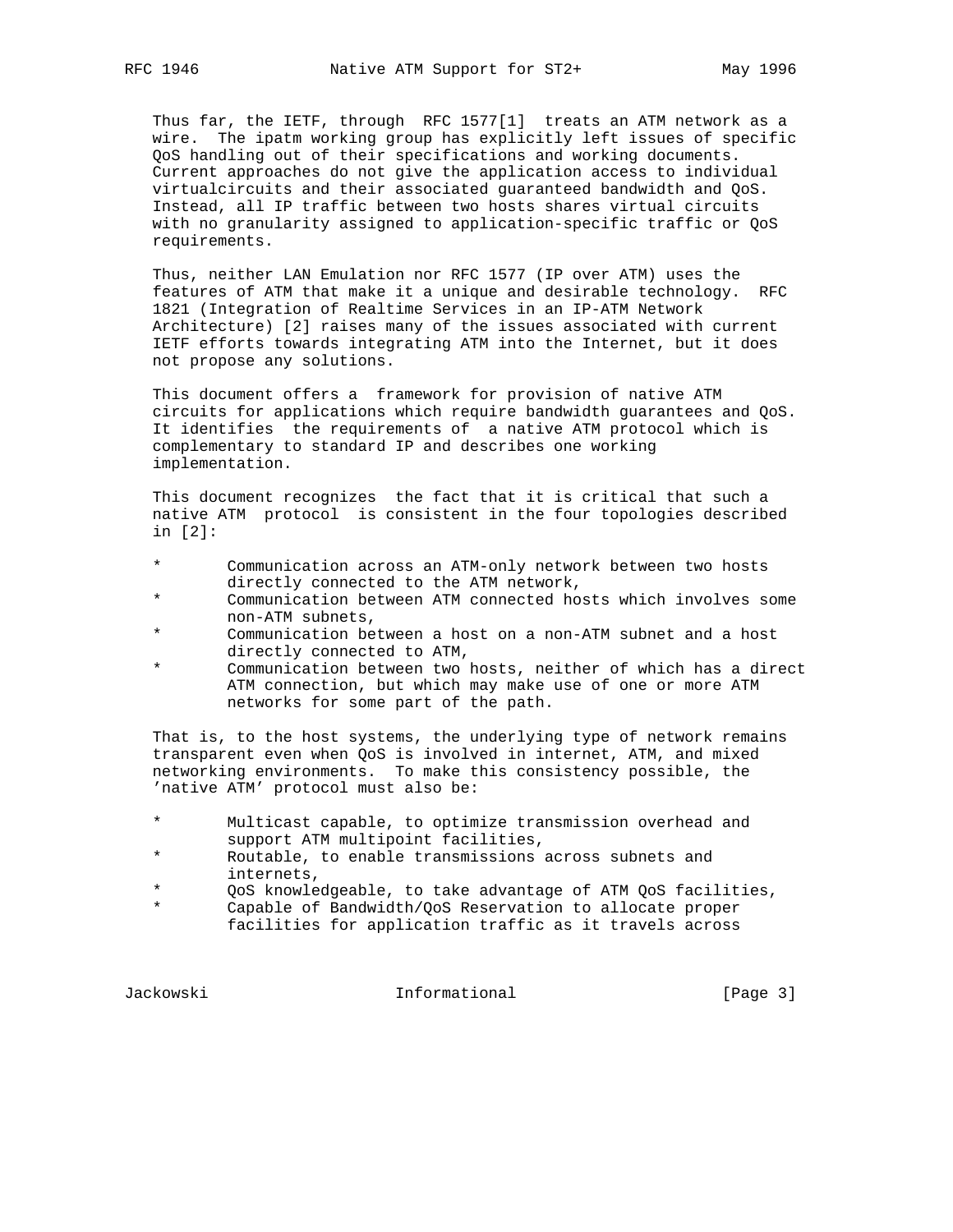different types of networks: to effectively extend virtual circuits across internets, and<br>\* Capable of policing to ensure r

Capable of policing to ensure proper packet scheduling behavior and to protect guaranteed services at merge points.

 Clearly the protocol should support reservations. Reservation protocols enable creation of 'virtual circuits' with guaranteed bandwidth and QoS on the LAN or internet, and simultaneously can act as signaling mechanisms to routers or ATM interfaces to request provisioning of circuits. Use of a reservation protocol makes characteristics of mixed networks (LANs, internet, ATM, ISDN) transparent to the host systems. That is, a reservation will allow the host or router to provision ATM circuits which match the reservation, but in mixed networks, will allow routers and host to provide bandwidth reservation and QoS across the non-ATM interfaces as well. Effectively, the reservation maps ATM virtual circuits to reservations on subnets and internets.

 This creates a consistent End-to-End, QoS-guaranteed service for mixed network topologies.

While it is beyond the scope of this document, the same requirements apply to mixed ISDN networks and are currently being explored by the ITU for their H.323, H.223, and T.123 standards.

 Arguably, the reservation protocol that provides this end-to-end guaranteed service should be connection-oriented to facilitate mapping of real connections (ATM or ISDN) with virtual connections on the LAN/internet. [2] points out the shortcomings of IP and RSVP [3] in the ATM environment. Most notable among these are the difficulty of mapping connectionless traffic to ATM connections, the constant softstate refreshes of RSVP (and merging of RESV messages), the receiver orientation of RSVP, and the dependence on IP multicast.

 [6] is an excellent document that proposes solutions to many of the issues raised in [2], but the solutions recommend modifications to the current RSVP and ATM implementations. Recently, issues of incompatibility with the current IP over ATM model, VC explosions due to use of multicast groups and VC explosions due to features associated with heterogeneous receivers suggest that the current version of RSVP may be inappropriate for ATM implementations.

 Since ATM is connection-oriented, hard state, and origin-oriented for transmission, signaling, and multicast, and is bandwidth and QoS knowledgeable, perhaps the simplest and most elegant approach to a native protocol for ATM would include a protocol that shares these characteristics.

Jackowski Informational [Page 4]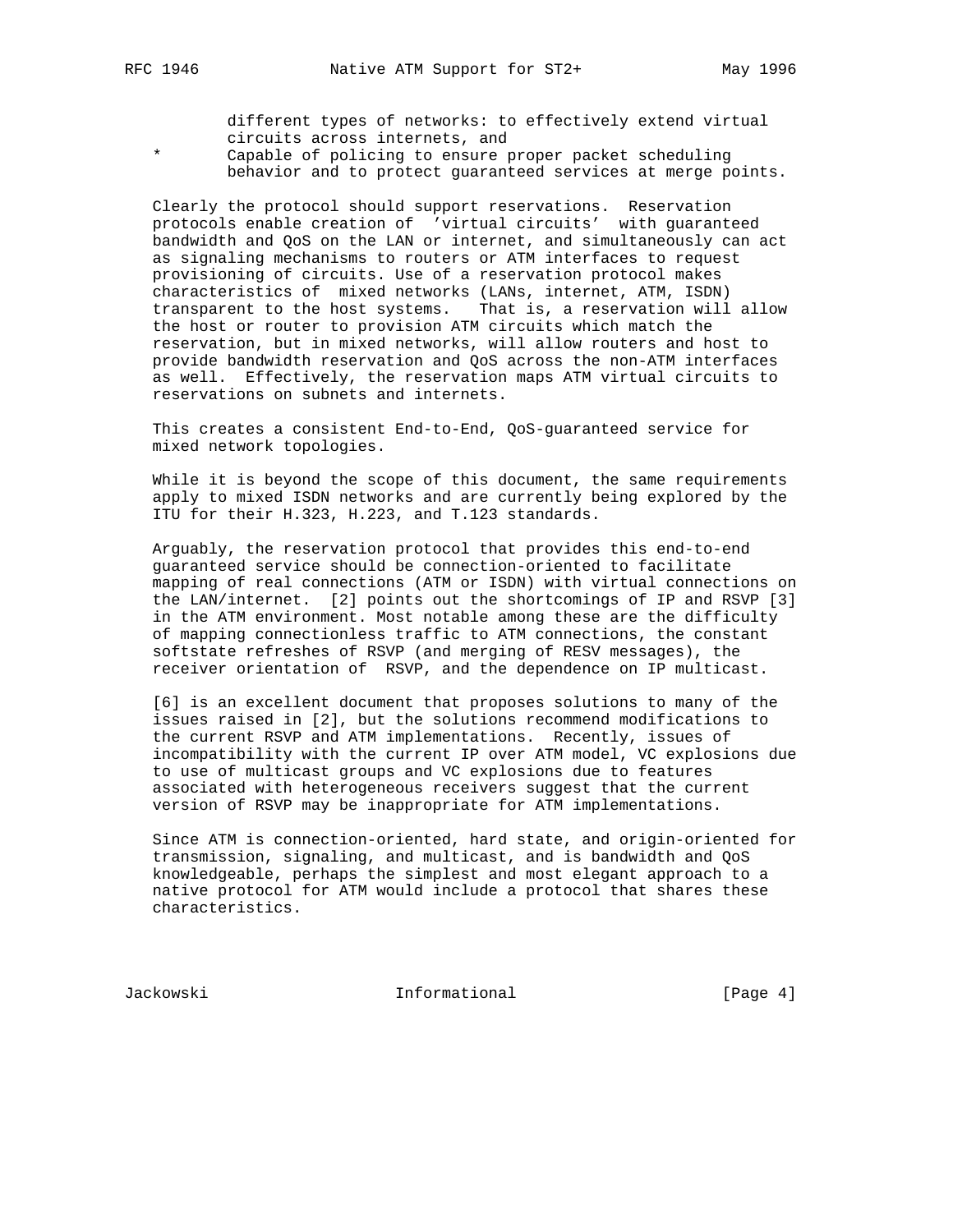In surveying protocols described in IETF RFCs and Internet Drafts, only two seem to meet these requirements: Experimental Internet Stream Protocol: Version 2 (RFC 1190) [4] and Internet STream Protocol Version 2+ (RFC 1819) [5]; ST2 and ST2+ respectively.

# 2.0 ST2 and ST2+

 Both ST2 and ST2+ have been given the Internet Protocol Version 5 (IPv5) designation. In fact, ST2+ is an updated version of ST2. Both protocols are origin-oriented reservation and multicast protocols that provide bandwidth and QoS guarantees through internets. Unlike IPv4 or IPv6, ST2 and ST2+ are connection oriented, subscribing to the philosophy that once a connection is established, protocol and routing overhead can be substantially reduced. This carries forward to QoS and Bandwidth Reservation as well, simplifying the implementation of QoS guarantees. THESE PROTOCOLS WERE INTENDED TO COMPLEMENT STANDARD CONNECTIONLESS IP, RECOGNIZING THAT WHILE MOST INTERNET TRAFFIC BENEFITS FROM CONNECTIONLESS NETWORKING, PERFORMANCE AND QoS GUARANTEES COULD BE ACHIEVED MOST EASILY WITH INTERNET CONNECTIONS.

 Both ST2 and ST2+ really consist of two protocols: SCMP and ST. SCMP is analogous to ICMP in that it is the control and signaling protocol, while ST is the low-overhead streaming protocol. ST-2 uses standard IP addresses during connection setup, but then reduces header overhead by including a stream identifier in each data packet.

 ST2+ includes simplification of many of the original ST2 features as well as clarification of the ST2 specification. Among these simplifications and clarifications are:

- 1) Much simpler connection setup.
- 2) Flow Specification independence and consolidation of experimental Flow Specifications.
- 3) Clarification on the implementation of Groups of Streams.
- 4) Clarification of leaf-initiated JOINs in multicast trees (several ST2 implementations had done this).

 While there continues to be a dramatic increase in the use of ST2 for videoconferencing, video on demand, telemetry applications and networked virtual reality, ST2+ has no commercial implementations and is not yet supported by any router vendors. This is because ST2+ was released as an RFC late in the summer of 1995. It is expected that several implementations will appear over the coming months. As such, the approach described in this document applies to both protocols, and, in fact, would be valid for any other similar protocol used to establish 'native' ATM circuits. Since ST2 and ST2+ are so similar, this document will refer to 'the ST2 protocols'

Jackowski Informational [Page 5]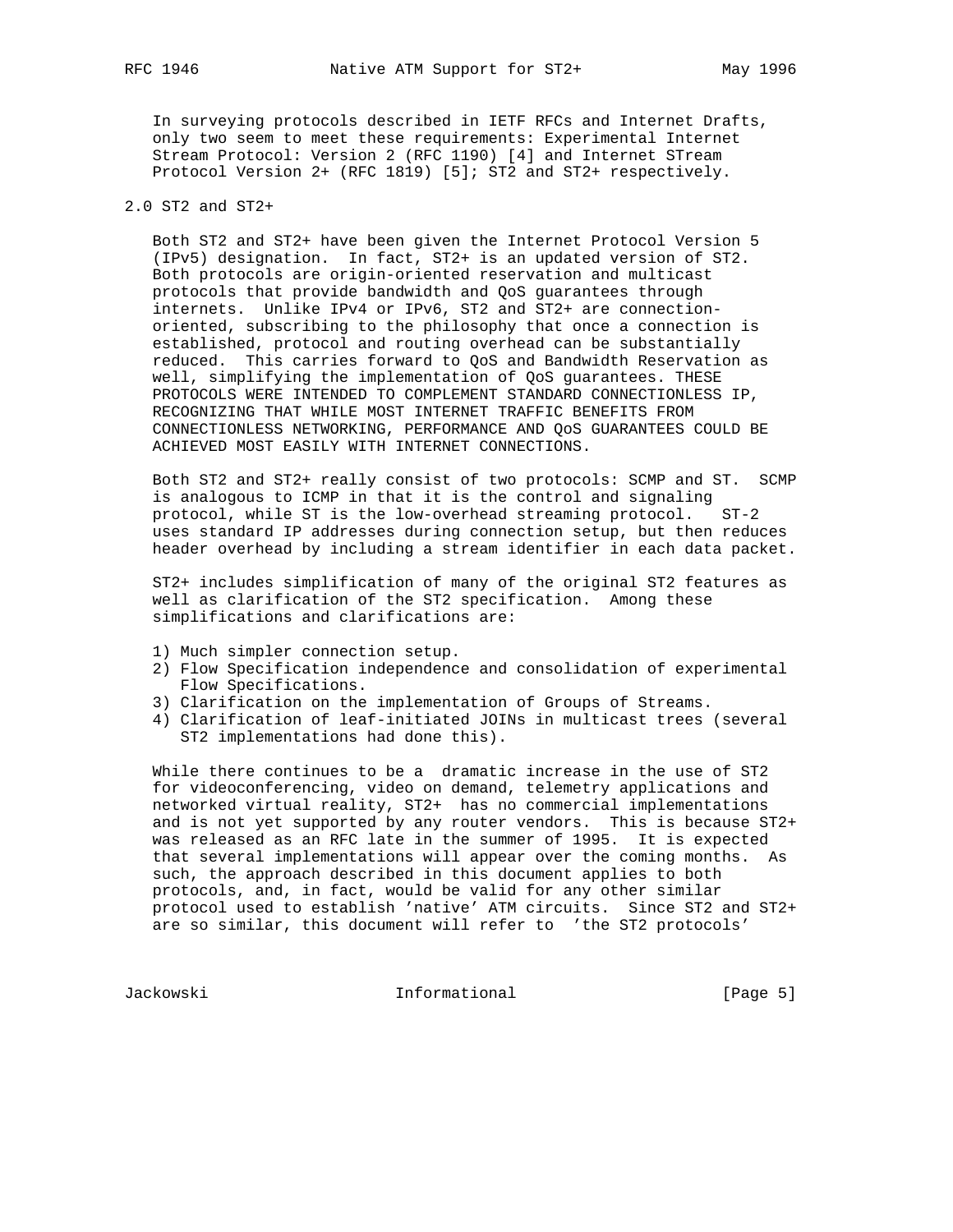generically in describing an implementation approach to both. Where particular features of ST2+ are required or affect implementation, 'ST2+ ' will be used specifically.

3.0 Implementation Issues for Reservations over ATM

 As described above, ST is a connection-oriented, hard state, origin oriented multicast protocol and thus maps fairly well to ATM. However, ST-2 has several features that may be difficult to support in the current version of ATM signaling with Q.2931 and UNI 3.1. Among these are:

- 1) Addressing.
- 2) Changes to Bandwidth and QoS.
- 3) Multicasting.
- 4) Receiver initiated JOINs to multicast groups.
- 5) Computation of certain QoS parameters.
- 6) Use of HELLOs.

 The degree of difficulty in supporting these functions is dependent on the signaling mechanism chosen. See Section 4 for descriptions of possible signaling approaches and their respective impact on the features listed above.

### 3.1 Addressing

 Of course mapping an Internet address to ATM address is always problematic. It would be possible to set up a well known ARP server to resolve the IP addresses of targets. However, the widespread deployment of IP over ATM and LAN emulation in host-based ATM drivers, and the assumption that most host systems will be running some IP applications that do not need specific QoS and bandwidth provisioning, suggests that use of ARP facilities provided by IP over ATM and LAN Emulation is the most obvious choice for address resolution.

 It should be noted that ATMARP returns the ATM address. For some implementations (particularly kernel-based protocols), an NSAP address is also required. Since these addresses are often difficult to get from the ATM network itself in advance of the connection, it may be necessary to invoke out-of-band signaling mechanisms to pass this address, or it may be better to create an NSAP address server.

3.2 Changes to Bandwidth and QoS

 Both ST-2 and ST-2+ allow the origin to dynamically change the QoS and Bandwidth of a particular stream. At this time Q.2931 and UNI 3.1 do not support this feature. Until this capability is available,

Jackowski **Informational** 1999 [Page 6]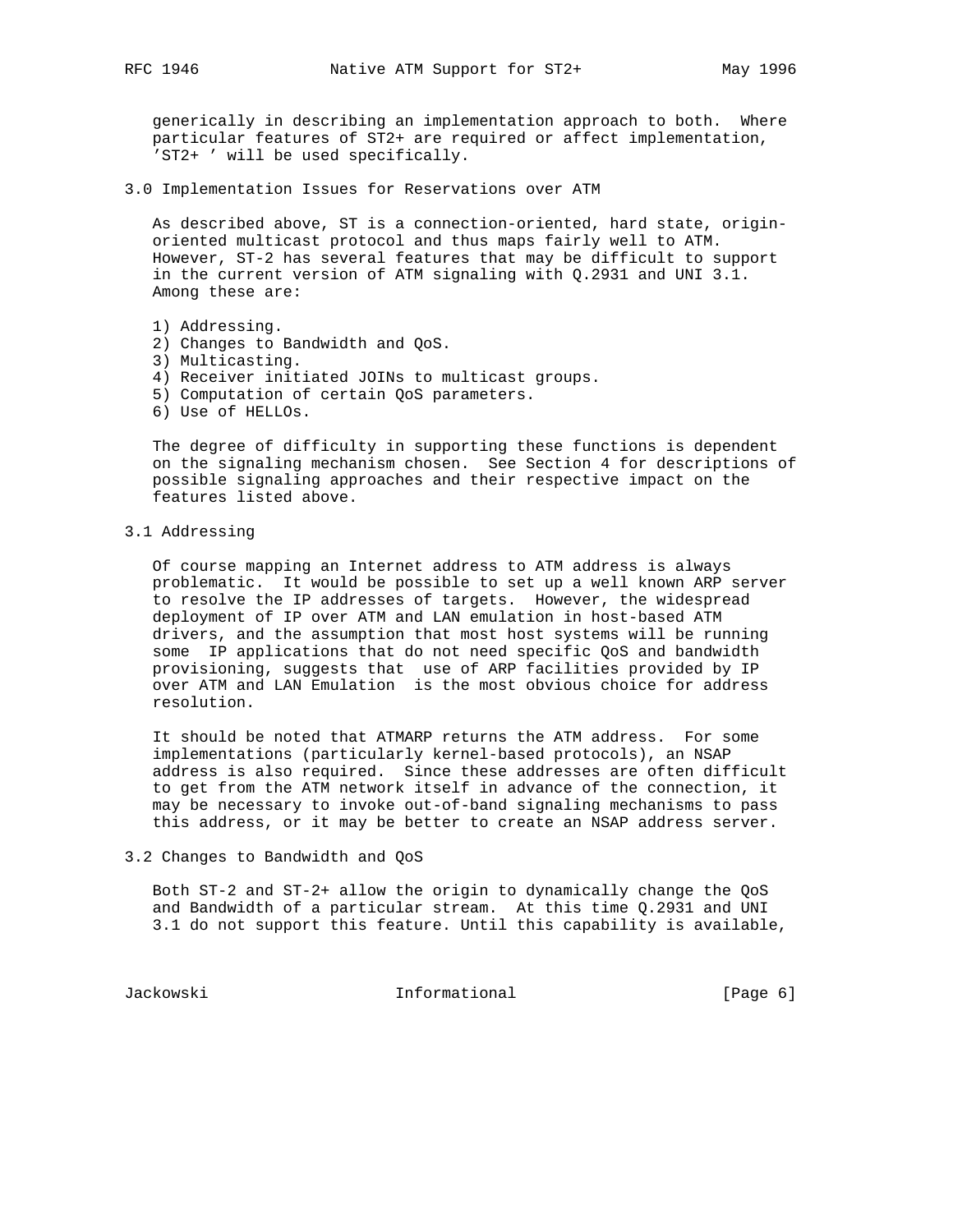full support of the SCMP CHANGE message for dedicated ATM circuits (one reservation = one ATM circuit) can only be implemented by tearing down the existing VC for a stream and establishing a new one if efficient use of ATM resources are to be preserved.

 Of course, the CHANGE message can simply be passed across the ATM virtual circuit to the hosts or routers. This would allow the hosts to relax resource requirements locally, and permit routers to relax access to downstream circuits, but the ATM VC itself, would still retain excessive bandwidth.

 In addition, if the implementation allows sharing of virtual circuits by multiple streams, the bandwidth/QoS of individual streams within the VC can be CHANGEd.

#### 3.3 Multicasting

 ST-2 and ST-2+ support origin-oriented multicasting. That is, the origin of a stream explicitly specifies the addresses of the targets it wants involved in the connection. In addition, the origin can Add or drop targets as desired. Aside from receiver-initiated JOINs (discussed in section 3.4), there is a one to one mapping between ST-2 multicast and ATM multipoint connections. Origin-initiated additions can be accomplished through an ADDPARTY, and drops can be done through DROPPARTY.

 A key goal in implementation of a native ATM protocol is to ensure consistent implementation for unicast and multicast data transfers. One difficulty in doing this with ATM Virtual Circuits is the fact that point-to-point circuits are duplex, while multipoint circuits are simplex. This means that for multicast connections to be mapped to multipoint ATM Virtual Circuits, any two-way, end-to-end signaling must be done out of band. An alternative is to let the local reservation agent act as a split/merge point for the connection by establishing point-to-point Virtual Circuits for each member of the multicast group directly connected to the ATM network. For multicast group members not directly connected to the ATM network, traffic can be multicast to the router connected at the edge across a single virtual circuit associated with the reservation.

 Section 4 describes alternative mechanisms for implementing signaling.

 Included in each discussion is the optimal means for mapping multicast to ATM point-to-point or multipoint circuits.

 Note that the fact that ST-2 does not rely on IP multicast is a strong advantage in implementation of a native protocol for ATM. The

Jackowski Informational [Page 7]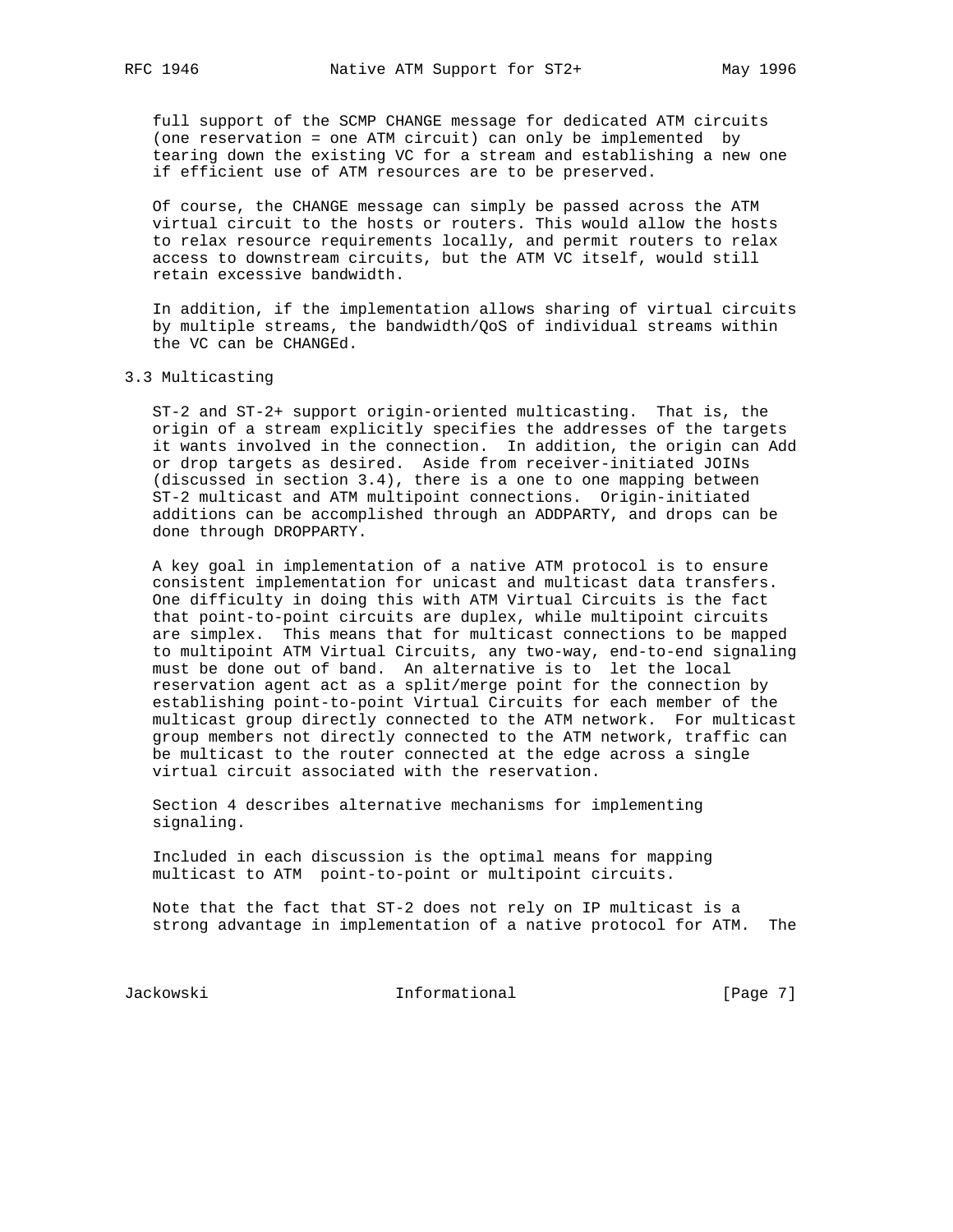one-to-one mapping of ST-2 multicast connections to ATM multipoint virtual circuits minimizes the number of circuits required to support large multicast groups.

3.4 Receiver Initiated JOINs to Multicast Groups

 ST-2+ provides an in-band mechanism to permit receivers to join an existing stream. Based on an origin-established authorization level, the JOIN can be refused immediately, can be allowed with notification of the origin, or can be allowed without notifying the origin. This capability is made available through a new SCMP JOIN message. If the receiver knows the IP address of the origin and the Stream ID, he can join the stream if authorized to do so.

 Note that since the JOIN flows from the receiver to the origin, there will be issues in trying to support this feature with Q.2931 and UNI 3.1. The JOIN may have to be sent out of band depending on the signaling mechanism chosen (section 4) because of the uni-directional flow for point to multipoint ATM connections. This is supposed to change with availability of UNI 4.0.

 ST-2 did not support receiver initiated JOINs (unlike ST-2+). However, most implementations created an out-of-band, or SCMP extension to support this facility. Again, depending on the SCMP signaling mechanism chosen, this feature may be difficult to support.

3.5 Computation of QoS Parameters

 The recommended flow specifications (flowspecs) for ST-2 and ST-2+ include parameters that are not currently available to ATM virtual circuits through Q.2931 and UNI 3.1. The mapping of packet rate to cell rate, packet delay to cell delay, and other translatable QoS parameters is described in section 5. However, the ST-2 flowspecs also include parameters like accumulated end-to-end delay and accumulated jitter. These parameters assume that the SCMP messages follow the same path as the data. Depending on the signaling mechanism chosen, this may not be true with ATM and thus certain QoS parameters may be rendered useless.

 It should also be noted that since ST-2 connections are simplex, all QoS parameters are specified separately for each direction of data transfer. Thus two connections and two QoS negotiations are required for a duplex connection. To take advantage of the full duplex nature of point-to-point ATM connections, special multiplexing of ST connections would be required by ST-2 agents.

Jackowski Informational [Page 8]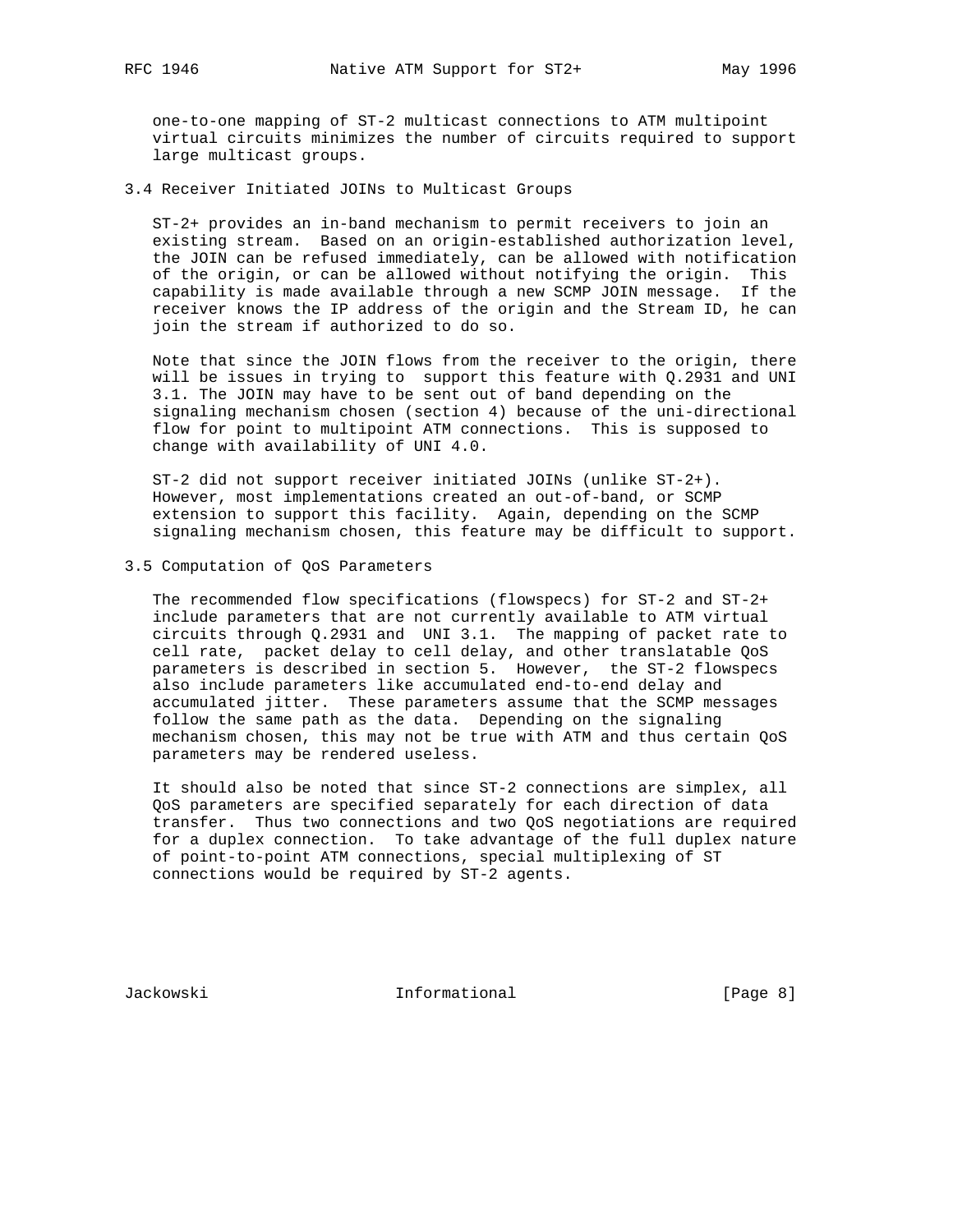## 3.6 Use of HELLOs

 Both ST-2 and ST-2+ support HELLO messages. HELLOs are intended to assure that the neighboring agent is alive. Failure to respond to a HELLO indicates that the connection is down and that the reservation for that particular link should be freed.

 While the ATM network will notify an ST-2 agent if the network connection is down, there is still the possibility that the connection is intact but that the ST-2 agent itself is down. Knowledge of the neighboring agent's status is increasingly important when multiple ST-2 connections share virtual circuits, when the neighboring agents are routers, and when there are multiple dedicated virtual circuits between agents.

 As such, HELLO is a desirable feature. Note that some signaling schemes (section 4), provide less than optimal support for HELLO.

### 4.0 Reservation Signaling with ATM

 Use of Permanent Virtual Circuits (PVCs) for reservation signaling presents no problem for ST-2, ST-2+, or RSVP. Each circuit is considered to be a dedicated link to the next hop. If the PVCs are to be shared, reservation protocols can divide and regulate the bandwidth just as they would with any other link type.

 Where ATM connections become more interesting is when the ATM network takes on the role of an extended LAN or internet. To do this, Switched Virtual Circuits are used to establish dynamic connections to various endpoints and routers. The ITU-TS Q.2931 SETUP message is used to request a connection from the network with specific bandwidth and QoS requirements, and a CONNECT message is received by the origin to indicate that connection establishment is complete.

 For IP over ATM and LAN Emulation, SVCs are established between endpoints and data traffic for a given destination shares the SVCs. There is no mechanism to allow specific QoS guarantees for the traffic, nor is there a mechanism to set up virtual circuits with specific bandwidth and QoS for a particular type of traffic. This is what reservation protocols will attempt to do. The goal is to use reservations to request establishment of individual virtual circuits with matching bandwidth and QoS for each reservation. This will guarantee the requirements of the application while taking full advantage of the ATM network's capabilities.

 There are four possible mechanisms to perform reservation signaling over ATM:

Jackowski Informational [Page 9]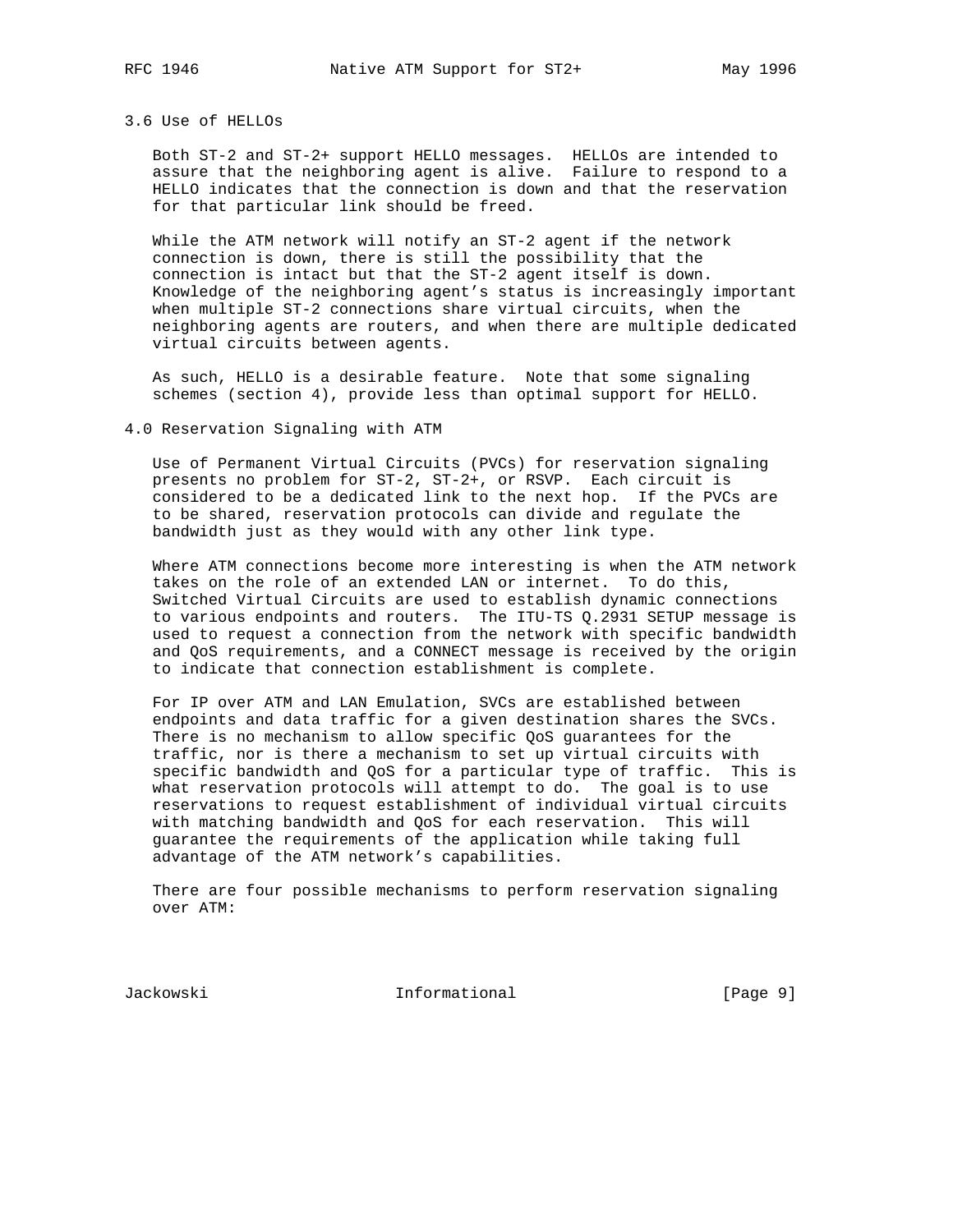- 
- 1) Embedding reservation signaling equivalents within the ATM Q.2931 controls.
- 2) Signaling in-band with the data.
- 3) Signaling over dedicated signaling VCs.
- 4) Implicitly sharing existing VCs for IP over ATM or LAN Emulation.

 Note that ATM circuits are not necessarily reliable. As such, the reliability mechanisms provided by SCMP must be maintained to assure delivery of all reservation signaling messages.

4.1 Embedded Reservation Signaling Equivalents within ATM Q.2931 Controls

 The basic idea in embedding reservation signaling within the ATM controls is to use the Q.2931 SETUP and CONNECT messages to establish both reservations and dedicated data paths (virtual circuits) across the ATM network. This eliminates the need for dedicated signaling channels, in-band signaling, or out of band mechanisms to communicate between endpoints. Since SETUP and CONNECT include bandwidth and QoS information, the basic concept is sound. In fact, this approach will speed network connection by preventing multiple passes at establishing a reservation and associated connection. This normally results from the fact that most higher layer protocols (network and transport) first require a link to signal their connection requirements. As such, with ATM, the ATM virtual circuit must be established before the network and/or transport protocols can do their own signaling.

 Embedded reservation signaling allows the reservation information to be carried in the SETUP and CONNECT messages, allowing the reservation protocol to do its signaling simultaneously with the ATM signaling.

 [7] describes a clever way of combining the reservation signaling with the ATM control plane signaling for ST-2. This 'simultaneous connection establishment' process will optimize the establishment of circuits and minimize connection setup time while simultaneously eliminating unnecessary network layer signaling in ST-2. To be effective, [7] requires enhancements to Q.2931 signaling and to the ST-2 protocol implementations. In addition, it currently only applies to point-to-point connections and will not work with multipoint largely due to the simplex nature of multipoint communication in current ATM implementations.

 Implementation of multicast for Embedded Reservation Signaling is done as described above: the reservation agent at the edge of the ATM network must create point-to-point virtual circuits for each target that is directly connected to the ATM network, and for each router

Jackowski Informational [Page 10]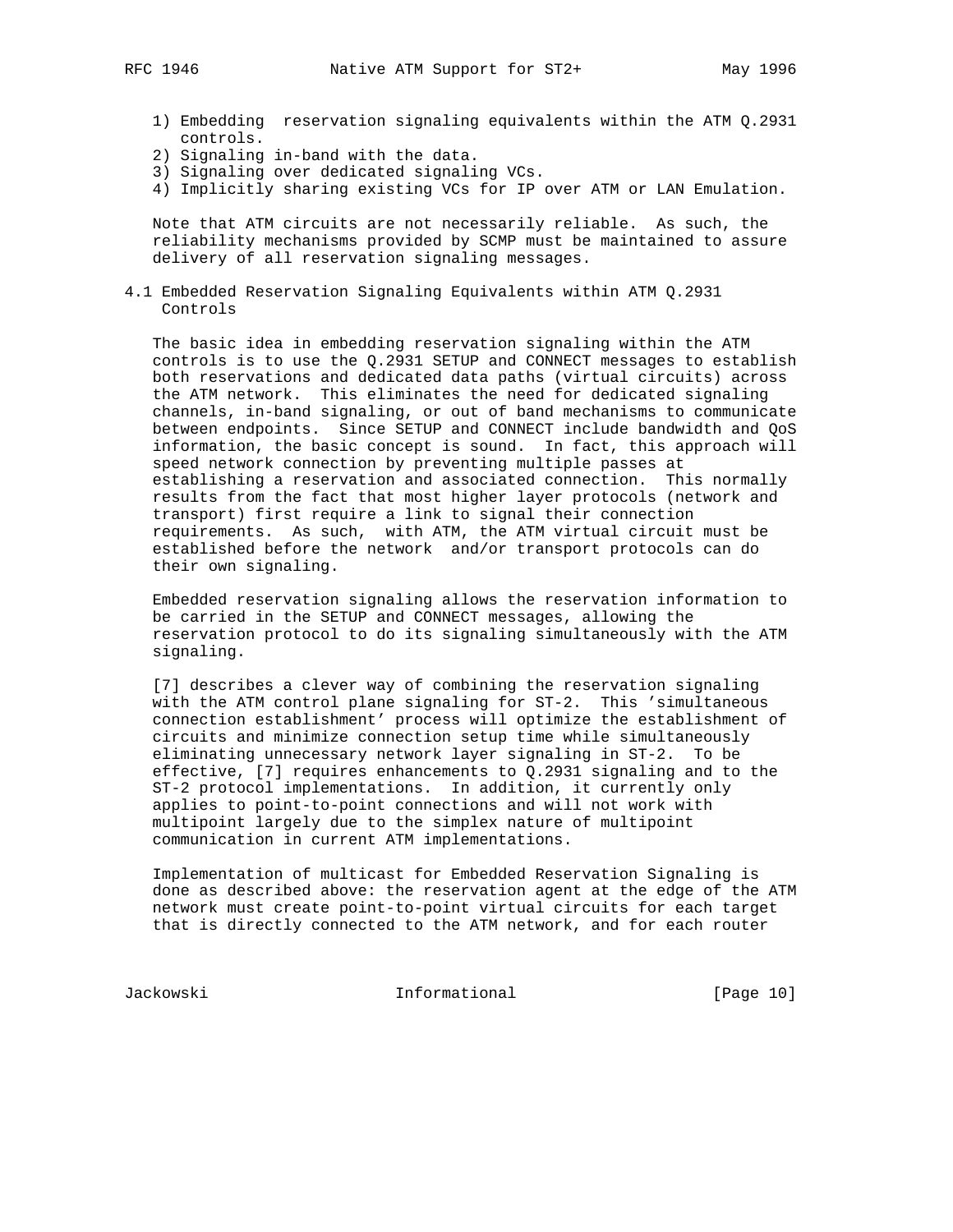that supports downstream targets. This ensures two-way signaling between targets and the origin.

Signaling itself is quite simple:

 CONNECT maps directly to one or more (multicast) Q.2931 SETUPs and CONNECTs. ACCEPT maps directly to Q.2931 CONNECTACK. CHANGE/CHANGE REQUEST are not supported. DISCONNECT maps directly to Q.2931 RELEASE. HELLOs are not needed.

 Unfortunately, the flowspec in the reservation protocol CONNECT message cannot be passed across the ATM network in the signaling messages and thus must be regenerated by the receiving agent.

 In addition, User Data, which can be sent in most SCMP messages cannot be supported without substantial changes to current Q.2931 signaling.

 One of the additional complexities with embedding the reservation signaling occurs in heterogeneous networks. Since ATM signaling only operates point to point across the ATM network itself, if the endpoints reside on other types of networks or subnets, the routers at the edge of the ATM networks must generate and regenerate endpoint-based signaling messages on behalf of the host reservation agents. In particular, CONNECT and ACCEPT messages and their associated flowspecs must be regenerated. Refer to Section 5 for details on the QoS mappings and on which QoS parameters can be recreated for the generated flowspecs.

 This approach is worth revisiting as an optimal signaling method in pure ATM network environments once ATM signaling capabilities expand.

 However, for heterogeneous networks, other signaling mechanisms may be more appropriate.

4.2 In-Band Reservation Signaling

 In-Band Reservation Signaling is the easiest signaling mechanism to implement. When the applications requests a reservation, the reservation agent simply sets up ATM virtual circuits to the endpoints with the QoS specified in the CONNECT request. When ACCEPTed, all subsequent data transmissions proceed on the virtual circuits.

 Once again, to support multicast, the reservation agent must create individual point-to-point virtual circuits to the targets which are

Jackowski Informational [Page 11]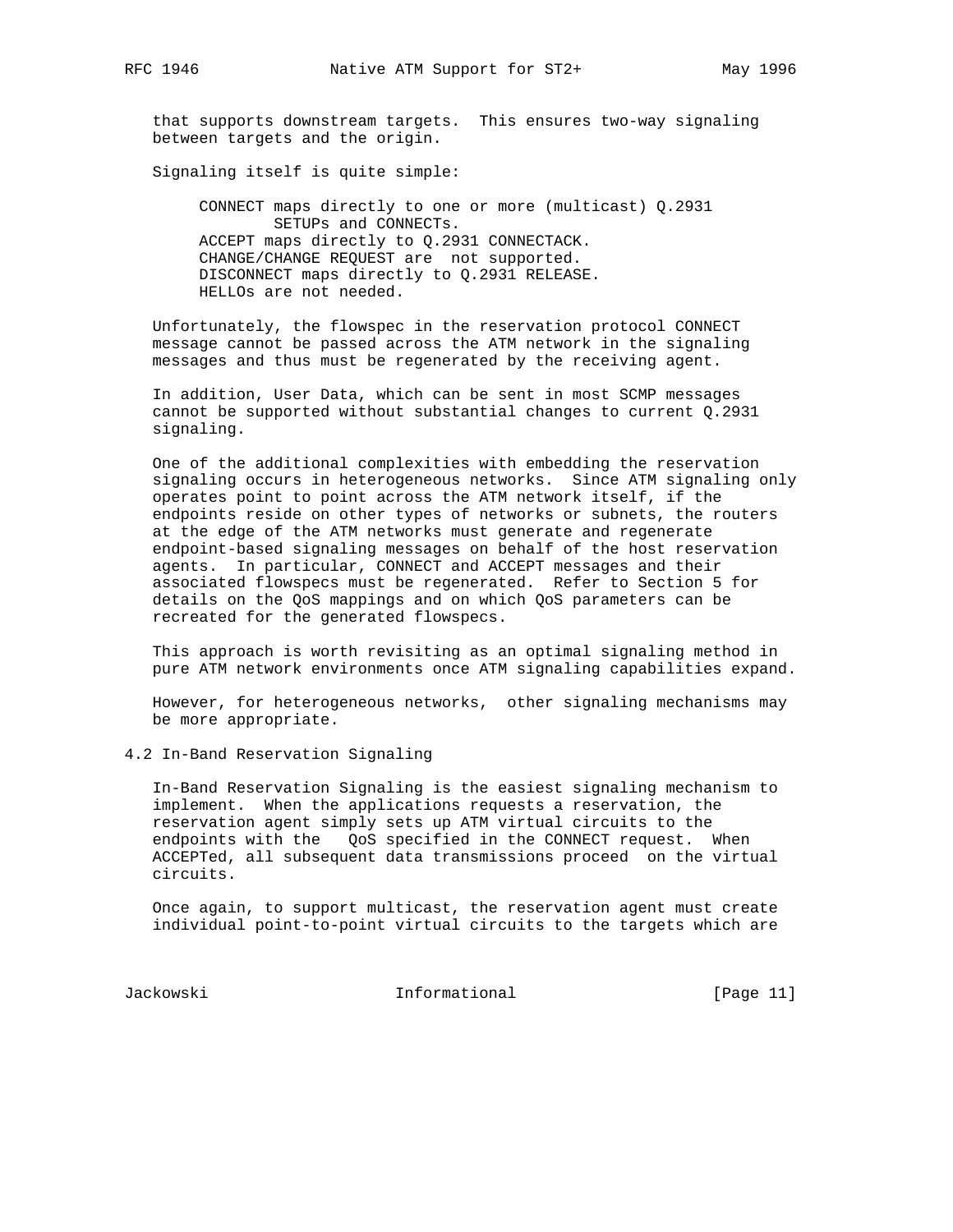directly connected to the ATM network, as well as to routers which can access downstream targets.

 Since signaling is done in-band, all reservation signaling messages can be passed between agents. However, some minimal additional bandwidth must be allocated in the Q.2931 SETUP to allow for the signaling messages themselves.

 Note that the primary disadvantage to In-Band Reservation Signaling is the fact that it does not make use of the multipoint capabilities of ATM and will thus overreserve ATM network bandwidth and create a larger than necessary number of virtual circuits.

4.3 Dedicated Reservation Signaling Virtual Circuits

 One mechanism that can be used to take advantage of the full data transmission capabilities of ATM networks is to use Dedicated Virtual Circuits for reservation signaling. This guarantees a two-way signaling pipe between the endpoints in a connection while enabling the data transmission to take advantage of the multipoint capabilities of ATM. Data and Signaling are done over separate virtual circuits.

 When an application requests a reservation, the reservation agent reviews the list of targets in the CONNECT request. For any targets which have no current signaling virtual circuits established, the agent establishes UBR (unspecified bit rate) virtual circuits and forwards the CONNECT message to the targets over these virtual circuits. ATMARP is used to resolve any endpoint addresses. For any targets for which there already exist signaling virtual circuits, the agent simply forwards the CONNECT message over the existing virtual circuit.

 Once an ACCEPT message is received, the agent issues a Q.2931 SETUP to the associated target. Upon receipt of a CONNECTACK, data can begin to flow. As additional ACCEPTs are received, the Q.2931 ADDPARTY message is used to add a target to the multicast and multipoint connection. Depending on the cause of any ADDPARTY failure, the agent may attempt to establish a dedicated point-to point virtual circuit to complete the multicast group.

 DISCONNECT requests result in Q.2931 DROPPARTY messages and will cause a member to be dropped from a multicast and multipoint connection. When all targets are dropped from a multipoint connection, a RELEASE can be issued to take down the virtual circuit.

 Signaling virtual circuits are shared among reservations while data circuits are dedicated to a particular reservation. Once all

Jackowski Informational [Page 12]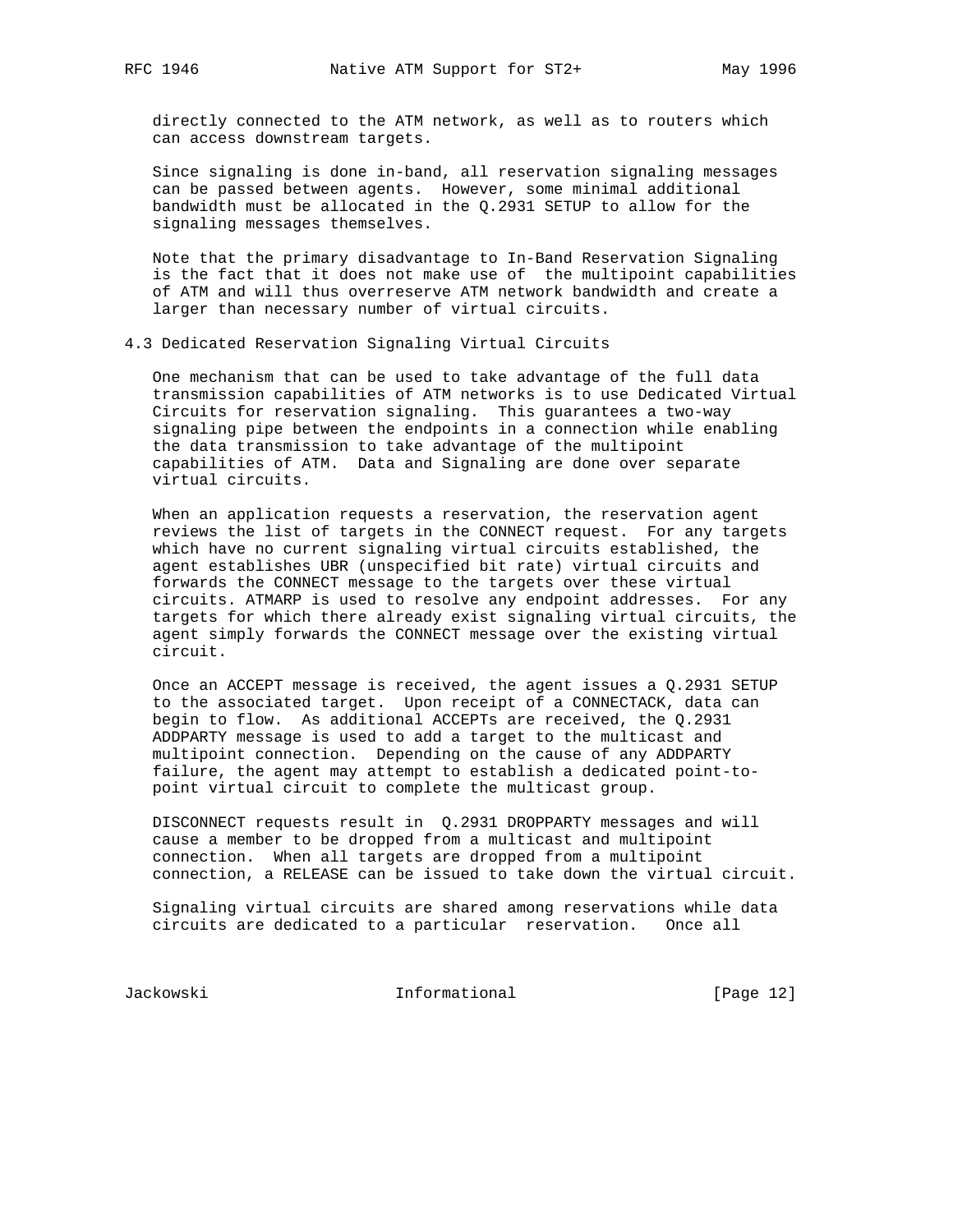reservations to a given endpoint are terminated, the signaling virtual circuit to that endpoint can be RELEASEd.

 Note that this approach would allow the NSAP address to be passed as user data in the ACCEPT message to enable a kernel-based reservation protocol to establish the dedicated data circuit. In addition, because the connectivity to the endpoint is identical to that of the data circuit, this approach assures the fact that accumulated information in the flowspecs retains it validity.

4.4 Reservation Signaling via IP over ATM or LAN Emulation

 As described in the previous section, it would be possible to set up unique SVCs for SCMP signaling, however, since the streaming, connection-oriented data transport offered by ST-2 is intended to be complementary to IP and other connectionless protocol implementations, it would be simpler and more elegant to simply use classical IP over ATM (RFC 1577) mechanisms, or to use LAN Emulation. The widespread deployment of IP over ATM and LAN emulation in host based ATM drivers, and the assumption that most host systems will be running applications that do not need specific QoS and bandwidth provisioning, makes this the most straightforward (if not performance optimal) solution for signaling. Once an end-to-end acceptance of a reservation request is completed via normal LAN or IP transmission, then a unique direct virtual circuit can be established for each data flow.

 If LAN Emulation is used, as long as the ST-2 implementation allows for different paths for SCMP and data, there would be no changes to the signaling mechanisms employed by the reservation agent.

 For IP over ATM, all SCMP messages would be encapsulated in IP as described in both RFC 1190 and RFC 1819. This is required because current ATM drivers will not accept Ipv5 packets, and most drivers do not provide direct access to the shared signaling virtual circuits used for IP.

 In either case, LAN Emulation or IP over ATM, the reservation agent would handle SCMP messages as it normally does. However, once the first ACCEPT is received for a reservation request, a dedicated virtual circuit is established for the data flow. Subsequent ACCEPTs will result in the use of ADDPARTY to add multicast targets to the multipoint virtual circuit. In fact, processing of multipoint/multicast is identical to that described in section 4.3.

 Once again, the use of an out-of-band signaling mechanism makes it possible to carry the NSAP address of the target in the ACCEPT message.

Jackowski Informational [Page 13]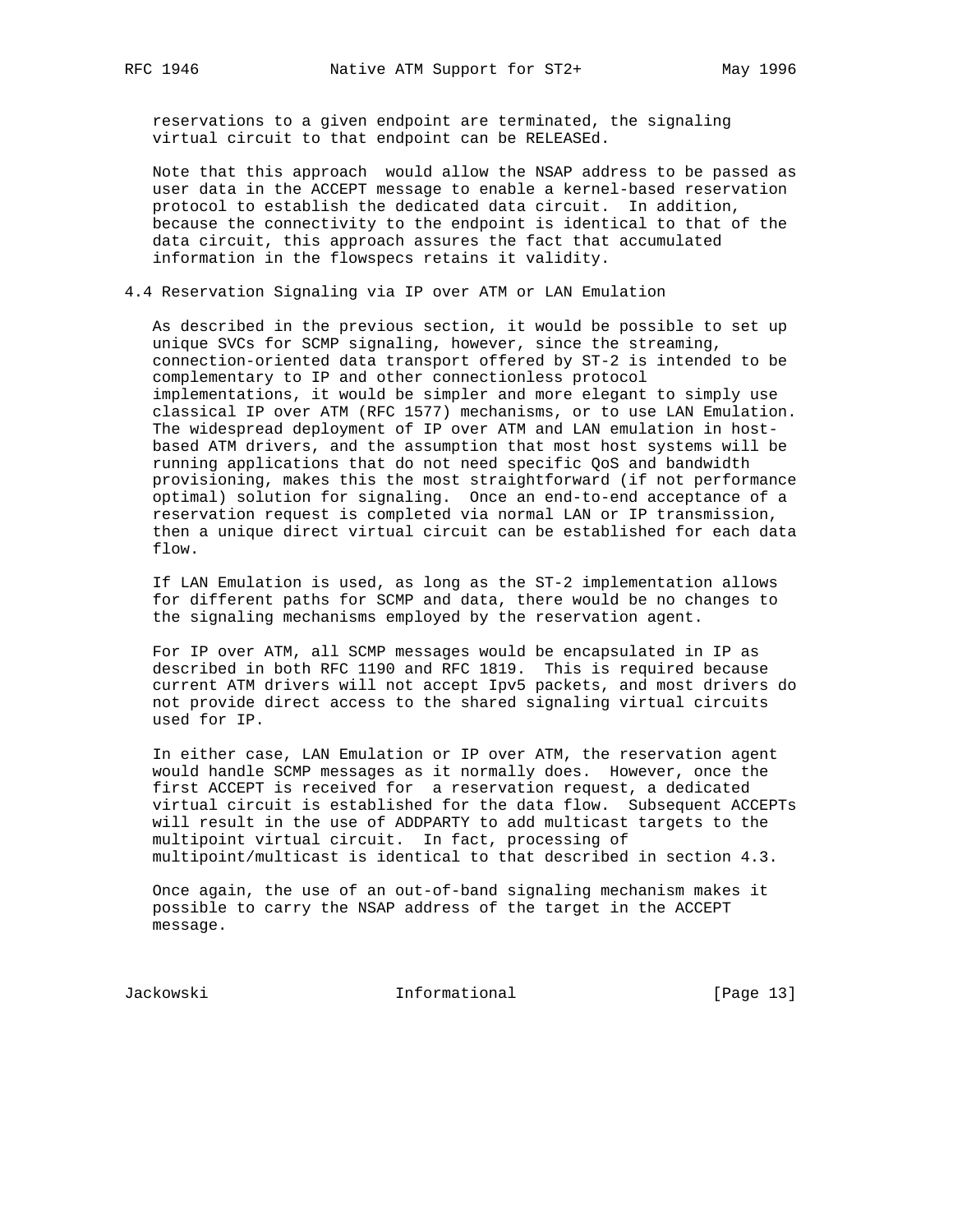One potential drawback to using LAN Emulation or SCMP messages encapsulated in IP over ATM, is the fact that there is no guarantee that the connectivity achieved to reach the target via signaling has any relationship to the data path. This means that accumulated values in the flowspec may be rendered useless.

 In addition, it is possible that the targets will actually reside outside the ATM network. That is, there may be no direct ATM access to the Targets and it may be difficult to identify ATM addresses of the associated ATM connected routers. This approach will involve some additional complexity in routing to the targets. However, since ST-2 is intended to run with IP, if ATM vendors would accept IPv5 packets or would allow direct access to the IP over ATM signaling virtual circuits, this approach would be optimal in minimizing the number of virtual circuits required.

4.5 Summary of Reservation Signaling Approaches

 Embedded Reservation Signaling (section 4.1) is ideal for homogeneous ATM connections, but requires extensions to existing ATM signaling to support multipoint connections. In-Band Reservation Signaling (section 4.2) is the easiest to implement, but cannot employ multipoint connections either.

 Perhaps the simplest way to do this is similar to what is suggested in [6]: separate the reservation signaling from the actual data flows, mapping the data flows directly to ATM circuits while doing the signaling separately.

 While there is significant complexity in doing this for IP traffic and RSVP, the ST2 protocols lend themselves to this quite well. In fact, because SCMP reservation signaling results in streaming, multicast connections, the 'Shortcut' mechanism described in [6], which can bypass routers where direct ATM connections are possible, is automatically available to ST2 streams.

 Using Reservation Signaling over LAN Emulation or IP over ATM (section 4.4) is one multipoint-capable approach to implement in hosts since most ATM drivers shipping today provide both IP over ATM and LAN Emulation, as well as associated address resolution mechanisms. However, it is not complete in its ability to accurately depict flowspec parameters or to resolve host ATM addresses. In addition, to be optimal, ATM vendors would either have to support IPv5 in their drivers or allow direct access to the IP signaling virtual circuits. Thus the current ideal approach to implementation of the ST2 protocols over ATM is to use shared Dedicated Reservation Signaling Virtual Circuits (section 4.3) for signaling of reservations, and then to establish appropriate multipoint ATM

Jackowski Informational [Page 14]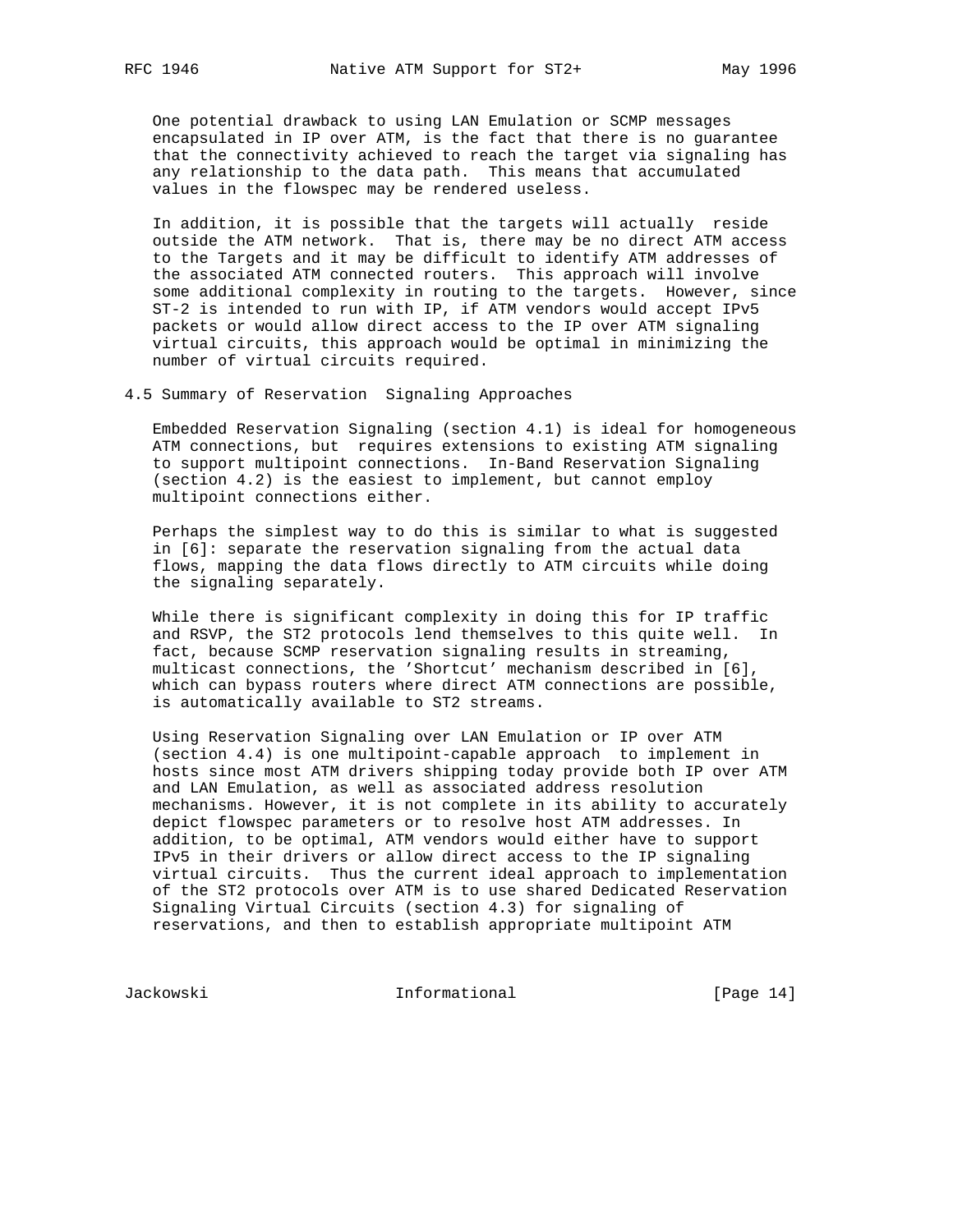virtual circuits for the data flows.

5.0 Mapping of Reservation QoS to ATM QoS

 QoS negotiation in ST-2 (and ST-2+) is done via a two-way negotiation.

 The origin proposes a QoS for the connection in a Flow Specification (Flowspec) associated with the CONNECT message. Most of the network-significant QoS parameters in the Flowspec include both a minimum and a desired value. Each ST agent along the path to the Target validates its ability to provide the specified QoS (at least the minimum value for each), updates certain values in the Flowspec, and propagates the CONNECT until it reaches the Target. The Target can either ACCEPT the Flowspec or REFUSE it if it cannot meet at least the minimum QoS requirements. Negotiation takes place as part of the process in that the Target can specify changes to the desired QoS values as long as the new value meets at least the minimum requirements specified by the Origin system. In addition, both the Target and the Origin can assess actual network performance by reviewing the values that are accumulated along the path.

 The primary Reservation QoS parameters that impact an ATM network are:

ST-2 (RFC 1190) ST-2+ (RFC 1819)

Desired PDU Bytes, Desired Message Size, Limit on PDU Bytes (minimum).<br>Limit on Message Size.

Desired PDU Rate,  $\qquad \qquad$  Desired Rate, Limit on PDU Rate (minimum). Limit on Rate. Minimum Transmission Rate in Bytes.

Limit on Delay (maximum). Desired Delay,

Maximum Bit Error Rate.

Accumulated Delay. Accumulated Delay Variance (Jitter).

Q.2931 ATM signaling offers the following QoS parameters:

- Cumulative Transit Delay, Maximum End to End Transit Delay.
- Forward Peak Cell Rate (PCR), Backward Peak Cell Rate (PCR).

Jackowski Informational [Page 15]

Limit on Delay.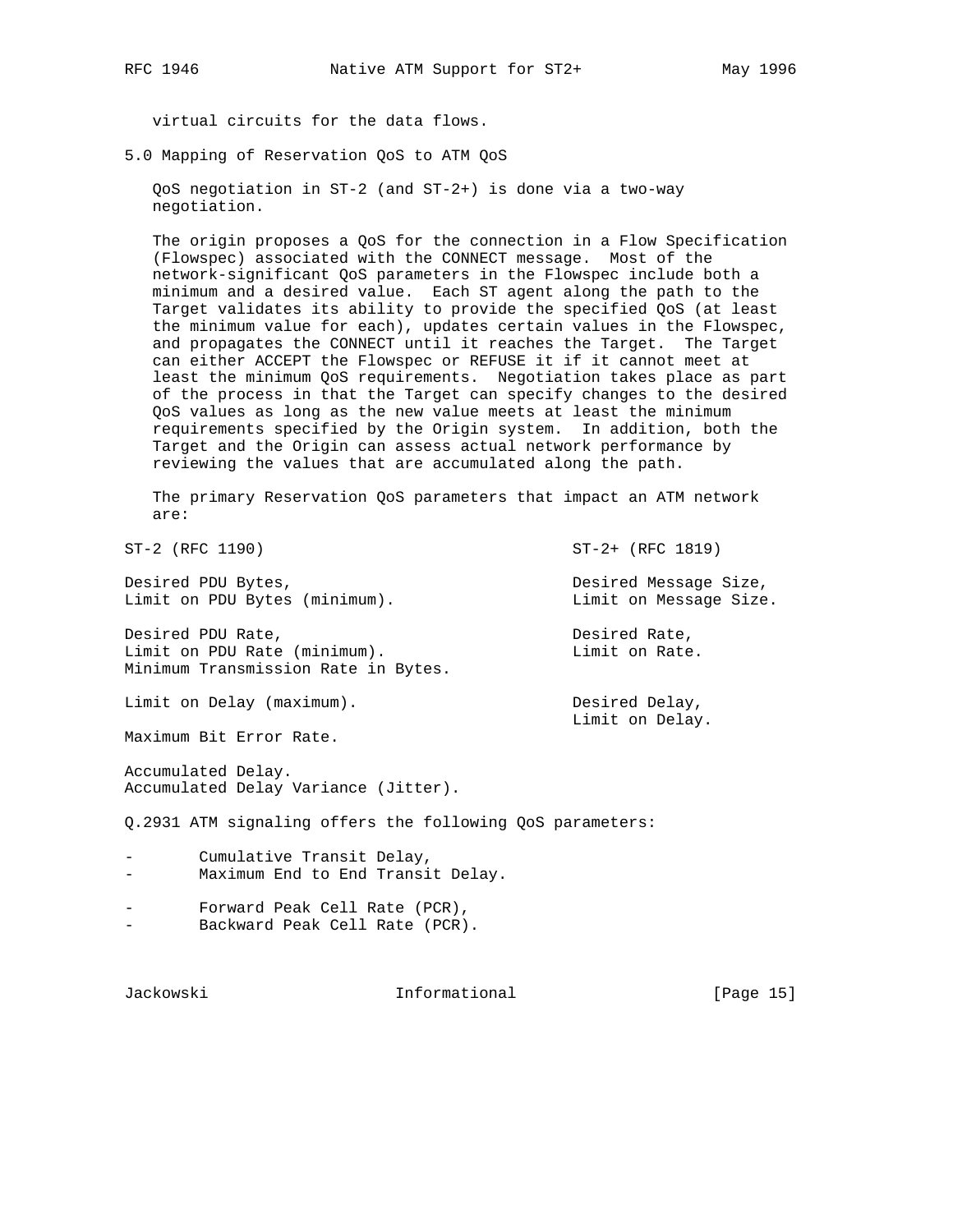- 
- Forward Maximum CPCS-SDU size, - Backward Maximum CPCS-SDU size.
- Forward QoS Class,
- Backward QoS Class.

- B-LLI (one byte user protocol information).

 As previously noted, reservation protocols (ST and RSVP) make QoS reservations in one direction only. Thus, depending on the type of signaling used (see Section 4), the 'Backward' ATM parameters may not be useful. In particular, if Multipoint ATM connections are used to map multicast reservations, these parameters are not available.

 However, it would be possible to implement a multiplexing scheme to enable reservations to share bi-directional point-to-point ATM connections if the reservation agent creates a split/merge point at the ATM boundary and sets up only point-to-point VC connections to targets.

 The CPCS-SDU parameters are AAL Parameters which are used by the AAL entity to break packets into cells. As such, these parameters are not modified by the network and could conceivably be used for additional end-to-end signaling, along with the B-LLI.

 Finally, QoS Class is somewhat limited in its use and implementation. While IP over ATM recommends use of Class 0 (Unspecified QoS), this is not sufficient for guaranteed connections. Instead, Class 1 with CLP=0 will provide at least minimum QoS services for the traffic.

5.1 CPCS-SDU Size Computation

 The CPCS-SDU size computation is the easiest QoS mapping. Since ST-2 does not require a Service Specific Convergence Sublayer (SSCS), if AAL 5 is used, the ST packet size plus 8 bytes (for the AAL 5 Trailer) will be the CPCS-SDU size. Note that the ST-2 packet size also includes an 8-byte header for ST-2. Thus the CPCS-SDU size is:

CPCS-SDUsize = PDUbytes + 8 + 8.

 For ST-2+, the header is larger than for ST-2, so the CPCS-SDU size is:

CPCS-SDUsize = PDUbytes + 12 + 8.

Jackowski Informational [Page 16]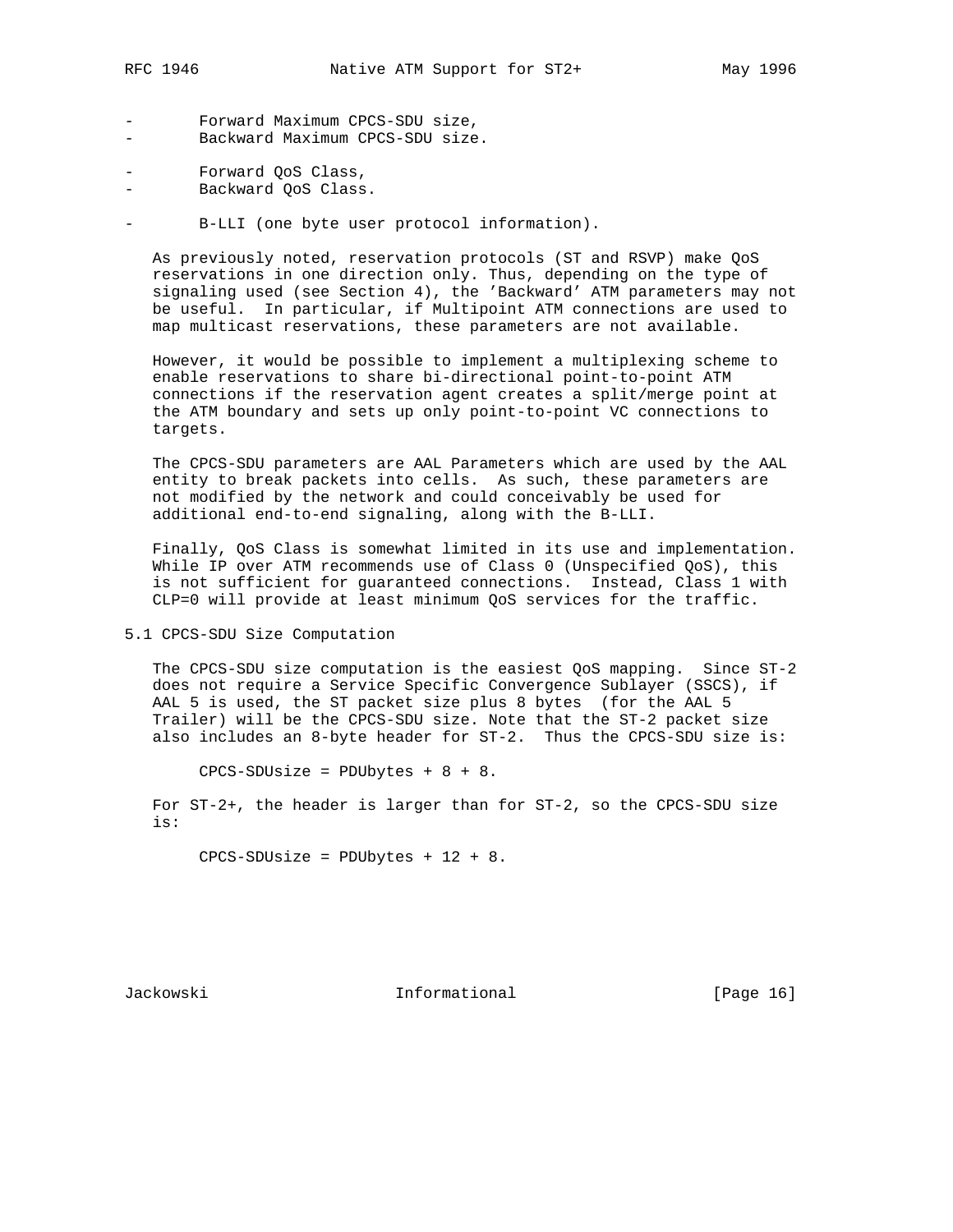5.2 PCR Computation

 The Peak Cell Rate (PCR) computation is only slightly more complex. The PCR will be the peak packet rate divided by the ATM payload size.

 Since PDU rates in ST-2 are specified in tenths of packets per second, AAL 5 requires an 8 byte trailer, and the ATM payload size is 48 bytes, the computation for PCR proceeds as follows:

The requested maximum byte transmission rate for ST-2 is:

PDUbytes \* PDUrate \* 10.

 Accounting for the AAL 5 and ST headers, the maximum byte rate is:

Bytes per second =  $(PDUbytes + 8 + 8) * PDUrate * 10.$ 

 Translating into cells and eliminating the possibility of a fractional PDU:

PCR = ((PDUbytes + 8 + 8 + 48) / 48) \* PDUrate \* 10.

 For ST-2+, not only is the header size 12 bytes, but the Rate is in messages per second, not tenths of packets per second. Thus, the PCR for ST-2+ is:

PCR =  $((PDUbytes + 12 + 8 + 48) / 48) * PDUrate.$ 

5.3 Maximum End to End Transit Delay.

 The End to End Transit Delay is a little more complex. The requested end to end delay must account for not only the PDU size as requested by the user, but the additional 8-byte AAL 5 header as well. The translation of the user-requested LimitOn Delay is preserved as long as the delay computation is based on the CPCS-SDU size instead of the PDU size.

 In addition to the end to end delay introduced by the ATM network, there is additional delay created by the fragmentation of packets. Reassembly of these packets can only be accomplished at the rate at which they are received. The time (in milliseconds) required to receive a cell (inter-cell arrival time) is:

 $T = 1000 / PCR$ .

Jackowski Informational [Page 17]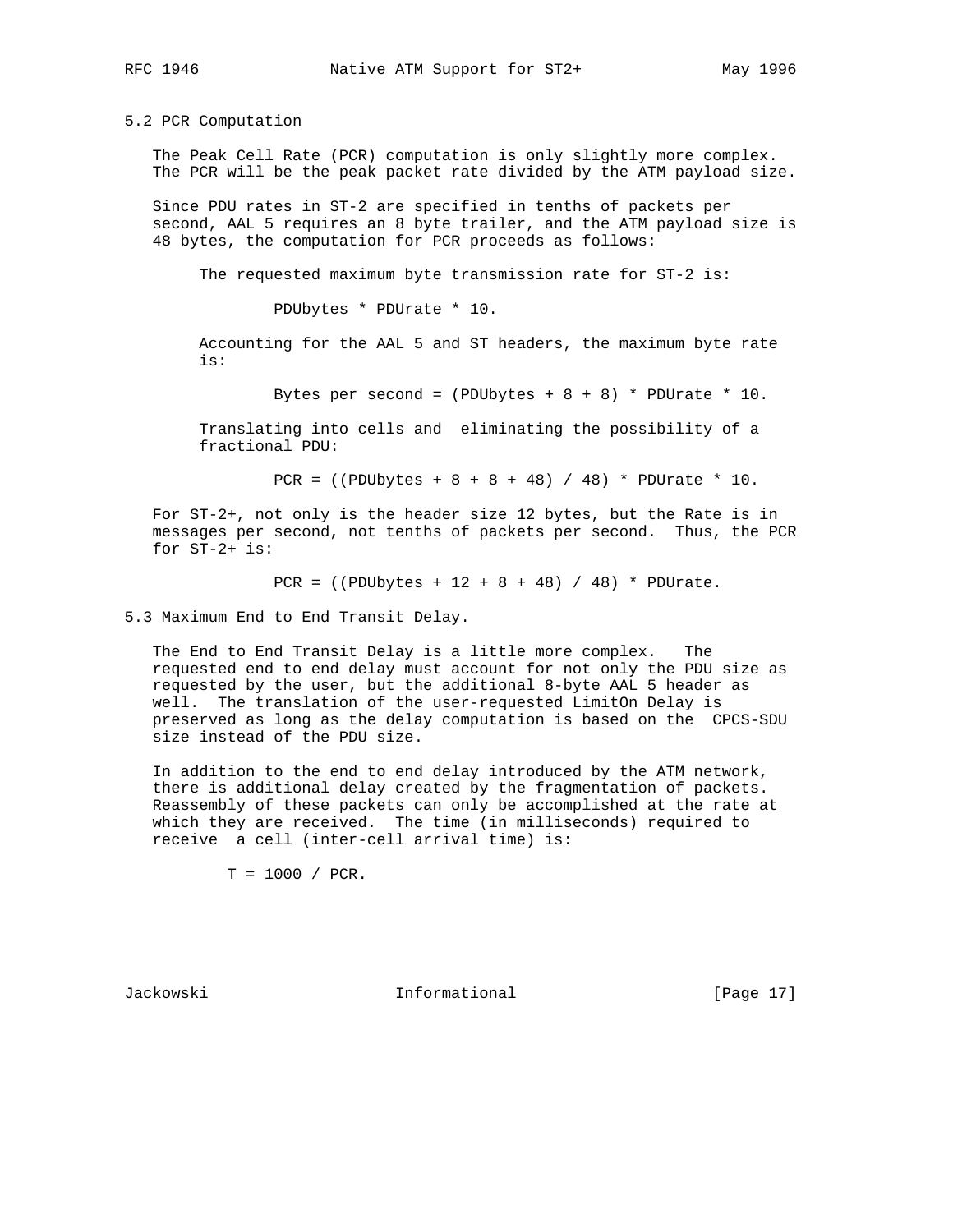The number of cells in a CPCS-SDU is:

 $C = (CPCS-SDUsize + 48) / 48.$ 

Thus the delay for a packet is:

LimitonDelay =  $(C - 1) * T + MaxCellTransitDelay$ .

Therefore, the requested Maximum End to End Transit delay is:

 $MaxCellTransitDelay = Limiton Delay - (C-1) * T.$ 

5.4 Maximum Bit Error Rate

 Q.2931 signaling does not offer the ability to directly specify the requested bit error rate or a corresponding cell error rate. Instead, this service is supposed to be offered through selection of QoS class.

 Since these classes have few actual implementations, at this time, there is no effective mapping for bit error rate.

5.5 Accumulated Mean Delay

 ST allows accumulation of the Mean Delay generated by each ST agent node and intervening circuits. With an ATM circuit each agent should factor in the overhead of the ATM connection. The delay associated with the ATM circuit is reflected in the Q.2931 CONNECT message as the Cummulative Transit Delay. Since this is a cell-based computation, the delay experienced for an ST packet, including the CPCS-SDU header and ST header is, as computed in Section 5.3:

Delay =  $(C - 1) * T +$  CummulativeTransit Delay.

5.6 Accumulated Delay Variance (Jitter)

Cell Delay Variance is not currently available as a Q.2931 parameter.

 Thus, we can assume that the reassembly of cells into packets will be consistent, since the cell transmission rate should be constant for each packet. As such, except as noted by the specific ATM service, the ST agent should use its standard mechanisms for tracking packet arrival times and use this for Accumulated Delay Variance.

6.0 Data Stream Transmission

 Once virtual circuits for data transmission are established though one of the mechanisms described in section 4, the ST data must be

Jackowski Informational [Page 18]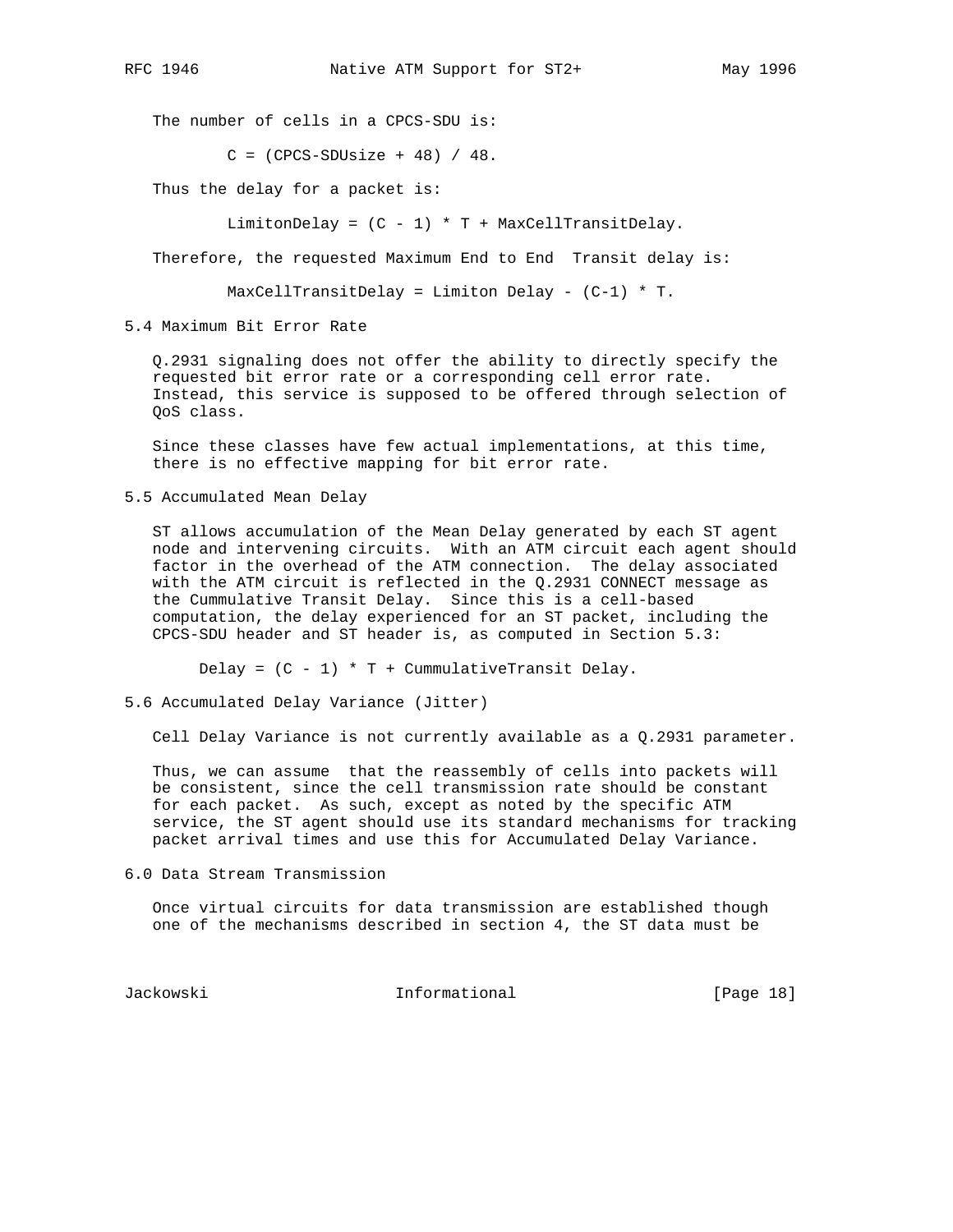transmitted over the connection. RFC 1483 describes mechanisms for encapsulating packet transmissions over AAL5. While the LLC encapsulation could be used, it is not necessary. If it is used, the computations in section 5 should be redone to include the LLC headers in addition to the AAL5 trailer currently used. These new values should be substituted for the QoS values in the SETUP message.

 Instead, ST data packets can be encapsulated in standard AAL5 format with an 8 byte trailer and sent directly over the data virtual circuit. The mechanisms for computing the QoS values in the SETUP message are described in section 5.

7.0 Implementation Experience and Conclusions

 All of the signaling mechanisms described in Section 4 were implemented and tested in a mixed ATM network/routed LAN environment.

 Initially it appeared that the best approach was to do signaling via IP over ATM or LANE. However, because it required IP encapsulation of the SCMP packets (for IP over ATM), and because some applications use the accumulated values in the flowspecs (which are not guaranteed to be accurate in LANE and IP/ATM), using virtual circuits dedicated to SCMP signaling turned out to be the best implementation for taking full advantage of the ATM features.

 Also, the issue of mapping ATM address to E.164 NSAP addresses was resolved through an external signaling mechanism (the User Data field of the ST-2 CONNECT and ACCEPT messages). It appears that ATM vendors need to implement a consistent addressing mechanism throughout their interfaces.

 From a performance point of view, using ST over ATM provided more than triple the performance of raw IP. The differences became increasingly clear as more simultaneous applications were run. This resulted in dedicated virtual circuits for the ST traffic while the IP traffic suffered (saw inconsistent performance) over shared circuits. Even more dramatic were results in mixed network environments where all traffic shared the same LAN/router connections, and, when both IP and ST traffic was sent, the ST traffic maintained its quality while the IP traffic saw increasing variation in performance.

 Clearly, using a connection-oriented, origin-oriented reservation protocol to provide consistent end-to-end guaranteed QoS and bandwidth in mixed ATM/internet environments is not only feasible, it results in dramatic performance and quality improvements for transmission of realtime traffic.

Jackowski Informational [Page 19]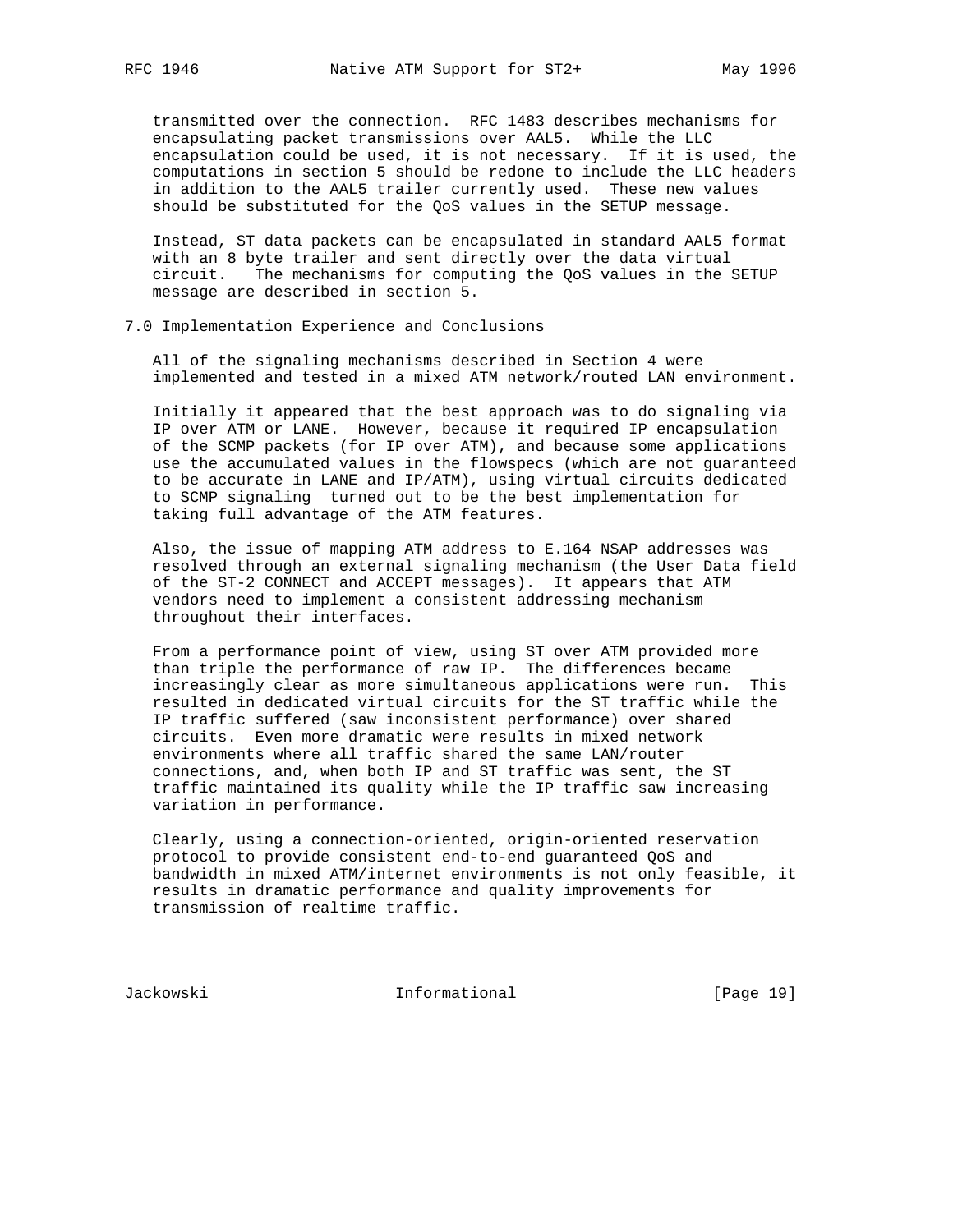#### 8.0 Security Considerations

 This memo raises no security considerations. However, with their connection-oriented and origin controlled natures, ST-2 and ST-2+ lend themselves to better internet security. Discussion of this is beyond the scope of this document.

- 9.0 References
	- [1] Laubach, M., "Classical IP and ARP over ATM", RFC 1577, Hewlett Packard Laboratories, December, 1993.
	- [2] Borden, M., Crawley, E., Davie, B., and S. Batsell, "Integration of Real-time Services in an IP-ATM network Architecture", RFC 1821, August 1995.
	- [3] Braden, R., Zhang, L., Estrin, D., Herzog, S., and S. Jamin, "Resource ReSerVation Protocol (RSVP Version 1 Functional Specification", Work in Progress, November 1995.
	- [4] Topolcic, C., "Experimental Internet Stream Protocol: Version 2 (ST-II)", RFC 1190, October 1990.
	- [5] DelGrossi, L., and L. Berger, "Internet STream Protocol Version 2+", RFC 1819, July 1995.
	- [6] V. Firoiu, R. Guerin, D. Kandlur, A. Birman "Provisioning of RSVP-based Services over a Large ATM Network', IBM T.J. Watson Research Center, October 1995.
	- [7] S. Damaskos, A. Anastassios Gavras, "Connection Oriented Protocols over ATM: A Case Study", German National Research Corporation for Mathematics and Data Processing (GMD) and Research Centre for Open Communications Systems (FOKUS), February 1994.
	- [8] Heinanen, J., "Multiprotocol Encapsulation over ATM Adaptation Layer 5", RFC 1483, July 1993.
	- [9] M. Graf, T. Kober, H. Stuttgen, "ST-II over ATM Implementation Issues", IBM European Networking Center, October 1995.

Jackowski Informational [Page 20]